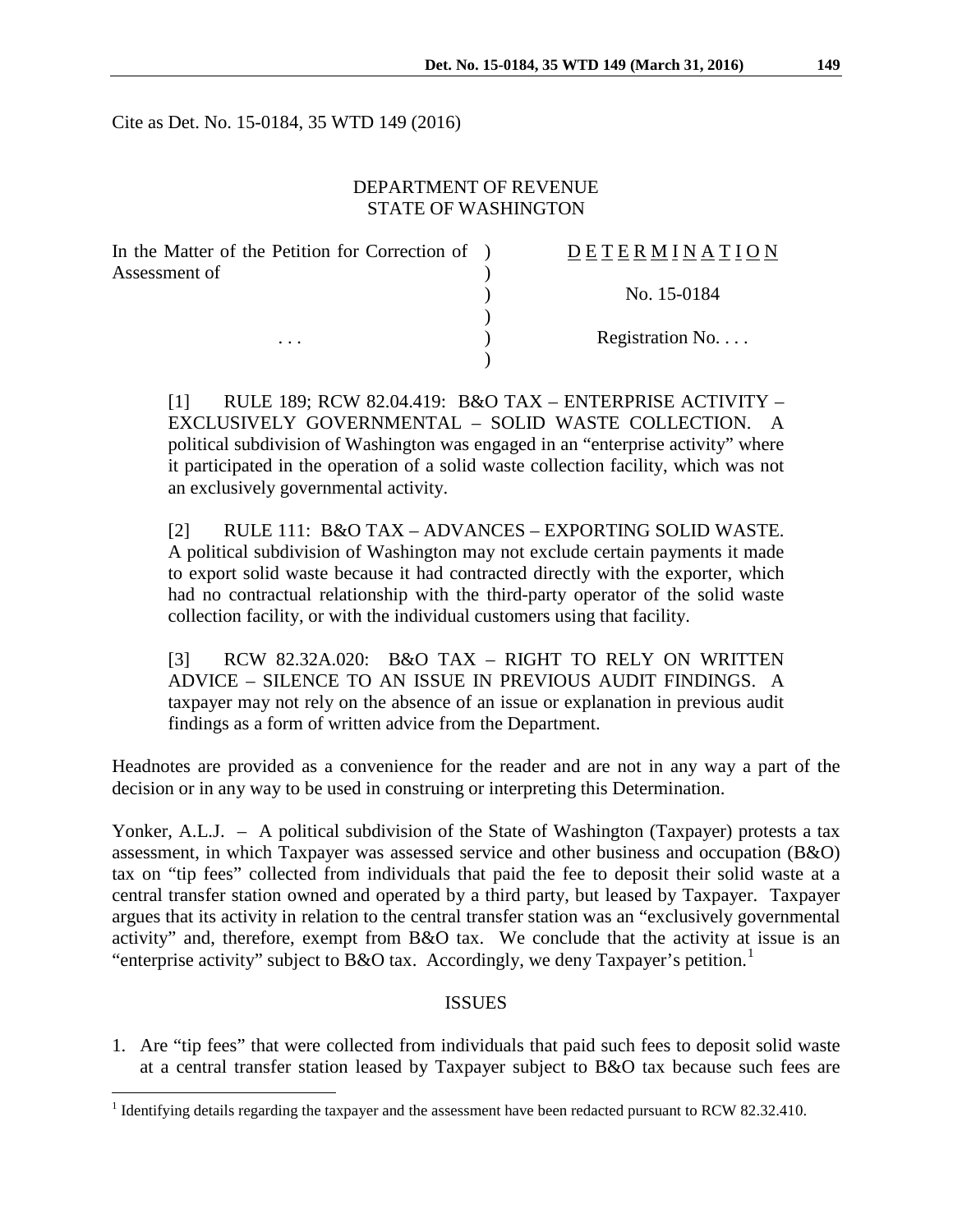derived from an "enterprise activity," and, therefore, not exempt from B&O tax under RCW 82.04.419 and WAC 458-20-189?

- 2. May "tip fees" be treated as "reimbursements" or "advances" under WAC 458-20-111 so that such fees may be excluded from Taxpayer's measure of B&O tax?
- 3. May Taxpayer rely on a prior audit under RCW 82.32A.020(2) to preclude the Department from now including income from "tip fees" in Taxpayer's measure of B&O tax?

## FINDINGS OF FACT

[Taxpayer] is a political subdivision of the State of Washington. Taxpayer provides various services to the population of . . . County, including the collection and disposal of solid waste.

In 2013, the Department's Audit Division conducted an audit of Taxpayer's books and records for the period of January 1, 2009 through December 31, 2012 (audit period). During the course of that review, the Audit Division found that Taxpayer received income from "tip fees" collected from customers who disposed of their solid waste at a Central Transfer Station. The Audit Division also found that Taxpayer did not report any of the income from the "tip fees" during the audit period. While Taxpayer explained that it did not report that income because it believed the income was from an exclusively governmental activity, the Audit Division, instead, found that the income was the result of an enterprise activity. The Audit Division assessed service and other activities business and occupation (B&O) tax on the full amount of the "tip fees" that were collected at the Central Transfer Station during the audit period.

On July 28, 2014, as a result of the Audit Division's findings, the Department issued a tax assessment for \$ . . . , which included \$ . . . in service and other activities business and occupation (B&O) tax, a \$ . . . five-percent assessment penalty, and \$ . . . in interest. Taxpayer subsequently appealed the full amount of the tax assessment.

## 1. Historical Background

In 1972, Taxpayer executed its initial Comprehensive Solid Waste Management Plan (Plan) to address the collection and disposal of solid waste within the area of Taxpayer's political jurisdiction. As part of the original Plan, Taxpayer owned and operated five "open dumps" at various locations throughout the county. Sometime in the 1970s, Taxpayer expanded residential solid waste collection service into rural areas and the need for the "open dumps" decreased. In 1978, Taxpayer converted the five "open dumps" into "transfer stations," where residents could deposit their solid waste into containers at the five locations, and the containers and their solid waste contents would be trucked by Taxpayer to a central landfill that was owned and operated by [Waste Company]. Taxpayer's solid waste collection service also trucked the collected solid waste to [Waste Company's] central landfill. As such, Taxpayer's Plan was dependent on the availability of [Waste Company's] central landfill to dispose of all solid waste in the County.

In the 1980s, concerns were raised about the long-term feasibility of [Waste Company's] central landfill. In 1984, the Department of Ecology found that the central landfill "continued to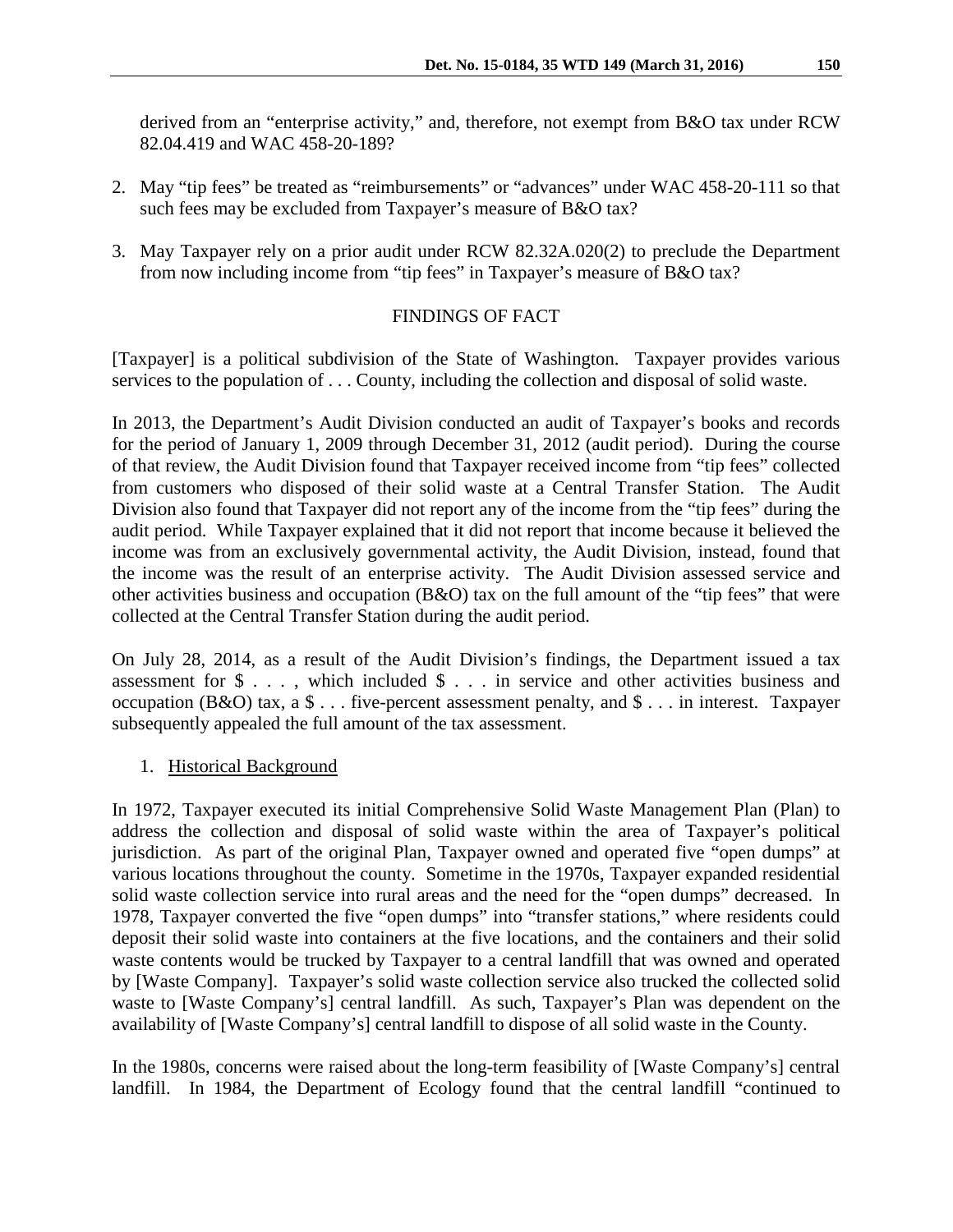experience leachate and stormwater control problems," and ordered [Waste Company] to develop a plan to address the issues. Following negotiations, [Waste Company] agreed that it would close its central landfill by 1993.

In 1991, the Plan was updated, and Taxpayer found that with the imminent closure of [Waste Company's] central landfill in two years, it must decide whether to (1) develop a new central landfill for the disposal of solid waste or (2) implement a "waste export" program in which solid waste was transported from a central transfer station to a landfill outside of the county. Sometime between 1991 and 1992, Taxpayer chose the second option.

## 2. 1993 Contract Regarding Solid Waste Export Services

On June 7, 1993, Taxpayer's commissioners authorized Taxpayer to enter into a Contract Regarding Solid Waste Export Services (Export Contract) with [Exporter] for the purpose of exporting solid waste from within Taxpayer's political jurisdiction to a disposal site outside of that jurisdiction.

As part of the Export Contract, Exporter agreed to the following responsibilities: acceptance, storage, handling, unloading, transportation, and disposal of solid waste. (Section 6.1(a).) Exporter also agreed to be responsible for the ownership, operation and/or leasing of disposal sites for the exported solid waste, and other related facilities. (Section 6.1(b).)

Also as part of the Export Contract, Taxpayer agreed to the following responsibilities:

- Payment of a "service fee" to Exporter for exporting and disposing of the solid waste. (Section  $7.1(a)$ .)
- Ownership and/or operation of at least one transfer station. (Section 7.1(b).)
- Delivery of solid waste to Exporter in trailers according to certain specification. (Section  $7.1(c)$ .)
- Provision, operation, and maintenance of all facilities necessary for the operation of the transfer station. (Section 7.1(d).)

Exporter agreed to provide Taxpayer with a monthly invoice, complete with supporting documentation. (Section 8.5(a).) Taxpayer, in turn, agreed to pay Exporter within 45 days of receiving the invoice. *Id.* The Export Contract identifies no other party as being responsible or liable for payment of the "service fee" to the Exporter.

The Export Contract continued to be in effect through the current audit period. Under the Export Contract, Exporter has transported most categories of solid waste from the Central Transfer Station located near . . . , Washington, to . . . , Washington, where the solid waste is then placed on trains and transported to . . . County, Washington, for final disposal.

# 3. 1994 Transfer Station Development and Services Agreement

On December 19, 1994, Taxpayer's commissioners authorized Taxpayer to enter into a Transfer Station Development and Services Agreement (Agreement) with [Operator], in which Operator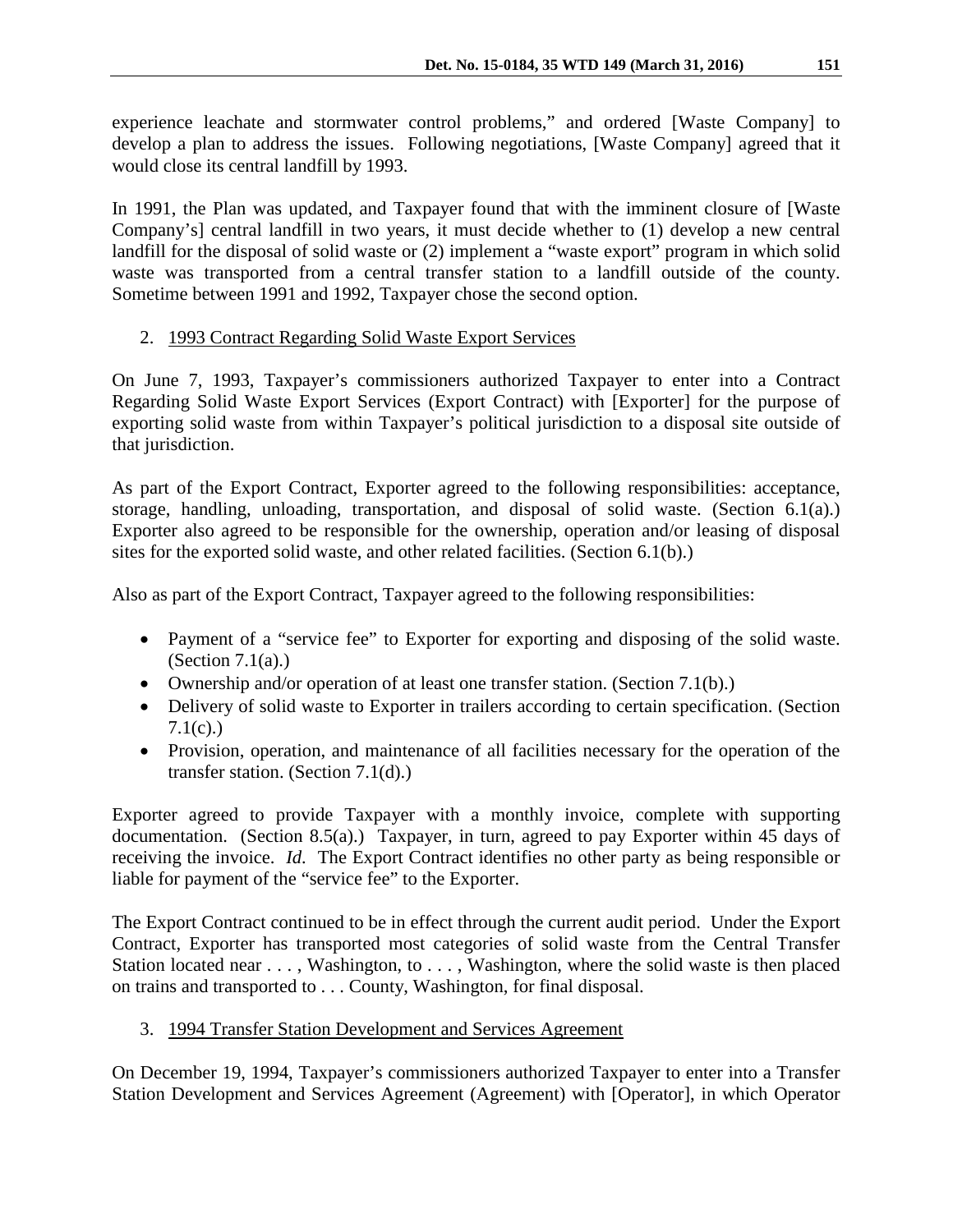agreed to "design, construct, own and operate" a Central Transfer Station and to operate the five existing rural transfer stations.

As part of the Agreement, Operator agreed to the following terms:

- Sole responsibility for the "development, construction and operation of the Central Transfer Station" and ensuring that the design, construction and operation meet all technical specifications. (Section 6.7(a).)
- Operation of the Central Transfer Station scales and gatehouse, and the collection of "tip fees" from individuals using the Central Transfer Station, and the responsibility of remitting such fees to Taxpayer. (Section 6.7(g).)
- Taxpayer reserved the right to take over operations of the scales and gatehouse at the Central Transfer Station and to directly collect "tip fees" at any time. *Id.*
- Operator shall collect "tip fees" "as agent for" Taxpayer. (Section 9.1(a).)
- Operator "shall have no liability or responsibility" for the transport or disposal of solid waste from the Central Transfer Station. (Section 7.1(c).)<sup>[2](#page-3-0)</sup>
- Operator shall execute a lease of the Central Transfer Station to Taxpayer, the lessee, concurrently with the execution of the Agreement. (Section 10.1.) The stated purpose of such lease "is to provide additional security and control over the Central Transfer Station" to Taxpayer "in the event of a default" by Operator, and "not for the purpose of operation."
- On a monthly basis, Operator shall retain portions of the collected "tip fees" for the "lease payment" and the "service fee" that Taxpayer is required to pay to Operator for its services, and remit the remaining balance to Taxpayer monthly. (Section 9.2(e).)

Also as part of the Agreement, Taxpayer agreed to the following terms:

- Responsibility for making "all necessary arrangements and payments, and entering into agreements for the transportation and disposal" of solid waste from the Central Transfer Station. (Section 7.1(c).)
- Payment of a "service fee" to Operator for the operation of the Central Transfer Station. (Section 7.2.) Such payment "shall constitute full compensation" to Operator "for all services rendered under this Agreement, including all costs incurred in providing solid waste handling services under the Agreement," but does not include the "lease payment." (Section  $9.2(a)$ .)
- Taxpayer shall allow Operator to credit Taxpayer for monthly lease payments by retaining a portion of collected "tip fees" equal to the amount of the lease payments agreed to in the concurrently-executed lease agreement. (Section 10.2.)

Also on December 19, 1994, Taxpayer's Commissioners authorized Taxpayer to enter into a Central Transfer Station Lease and Easement Agreement (Lease Agreement) with Operator. Specifically, Operator, as lessor, leased to Taxpayer, as lessee, the Central Transfer Station, including "vehicular and pedestrian access and travel" over the land. In exchange, Taxpayer agreed to make monthly payments based on an agreed-upon "rent schedule," which is based on

<span id="page-3-0"></span> <sup>2</sup> With the exception of asbestos. *Id.*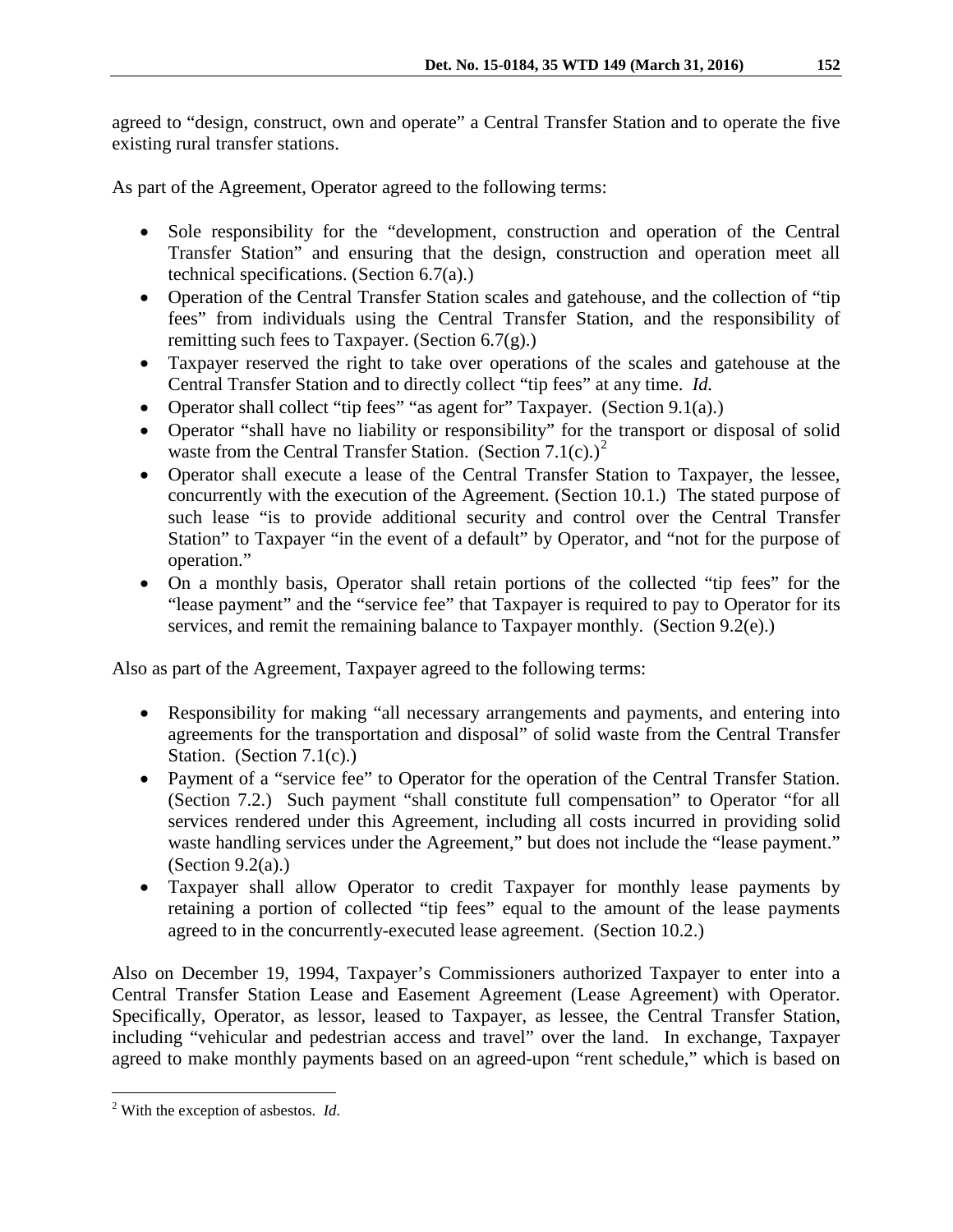certain "bond payments" received by Taxpayer. Under the terms of the Lease Agreement, Operator also agreed to grant Taxpayer an option to purchase the Central Transfer Station from Operator at any time during the term of that agreement upon proper notice.

The Agreement continued to be in effect through the current audit period. Operator continues to own and operate the Central Transfer Station, and Taxpayer has never exercised its option to purchase the Central Transfer Station. The five rural transfer stations that Operator took over in 1994 have all subsequently been closed.<sup>[3](#page-4-0)</sup> Taxpayer represented that the Central Transfer Station is funded over fifty percent by the "tip fees" that are collected from individuals using the Central Transfer Station.

#### 4. 1996 Audit Results

On April 9, 1996, the Audit Division completed a review of Taxpayer's books and records for the period of January 1, 1992 through June 30, 1995 (prior audit period). As part of that prior review, the Audit Division found that Taxpayer had failed to include "income from refuse collection" in its measure of tax for B&O tax purposes. As a result, the Audit Division assessed service and other activities B&O tax on Taxpayer's "income from refuse collection" during the majority of the prior audit period. Specifically, the Audit Division determined that Taxpayer had income from such activity between 1992 and 1994, but no such income during 1995.

The available records from that earlier audit contain no statement or other indication of how the Audit Division determined that Taxpayer had no "income from refuse collection" during 1995. Likewise, Taxpayer has not provided any further evidence of an explanation from the Audit Division regarding this finding during the prior audit period.

#### ANALYSIS

RCW 82.04.220(1) imposes the B&O tax as follows:

There is levied and collected from every person that has a substantial nexus with this state a tax for the act or privilege of engaging in business activities. The tax is measured by the application of rates against value of products, gross proceeds of sales, or gross income of the business, as the case may be.

The legislature intended the B&O to be imposed on "virtually all business activities carried on within the state" and to leave practically no business free of tax. *Time Oil Co. v. State,* 79 Wn.2d 143, 146, 483 P.2d 628 (1971); *Budget Rent–A–Car of Washington–Oregon, Inc. v. Dep't of Revenue,* 81 Wn.2d 171, 175, 500 P.2d 764 (1972); *Simpson Inv. Co. v. Dept. of Revenue*, 141 Wn.2d 139, 149, 3 P.3d 741, 746 (2000). The broad tax imposing statute and definitions, read together with the exemptions in RCW 82.04, evidences the legislative intent to impose the B&O tax upon essentially all business activities carried on within the state, unless a specific exemption applies. *Budget Rent-A-Car*, 81 Wn.2d at 175.

<span id="page-4-0"></span><sup>&</sup>lt;sup>3</sup> One closed in 2007, a second closed in 2009, and the final three all closed in 2013. Any income received from the operation of the five rural transfer stations is not at issue in this appeal.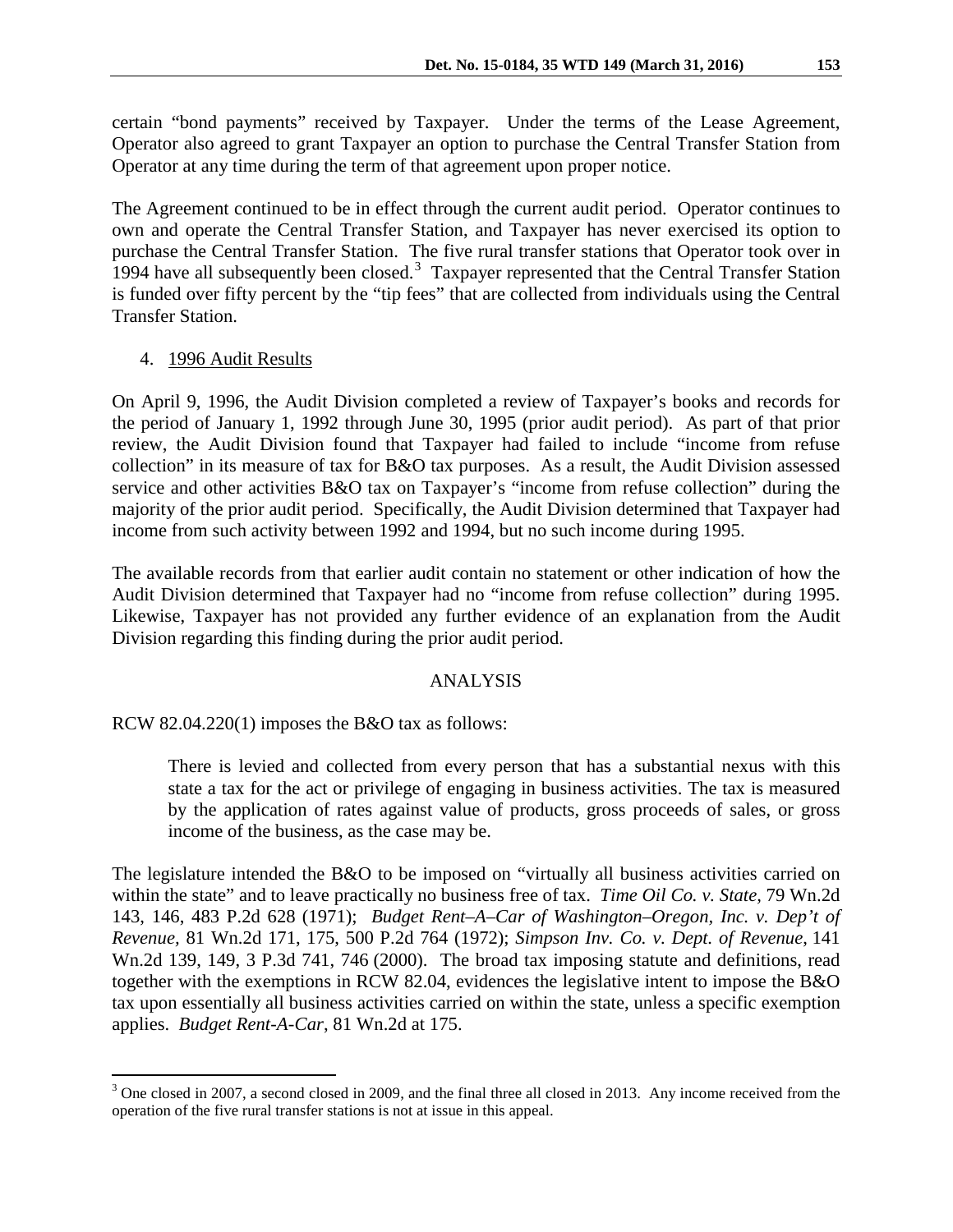The term "business" is broadly defined to include "all activities engaged in with the object of gain, benefit, or advantage to the taxpayer or to another person or class, directly or indirectly." RCW 82.04.140. The term "business" includes activities that are not engaged in for profit, and the benefit need not be monetary. *City of Seattle v. Washington*, 59 Wn.2d 150, 367 P.2d 123 (1961).

Business activities other than those that are specifically taxable elsewhere in Chapter 82.04 RCW are subject to the service and other activities B&O tax classification. RCW 82.04.290(2). Taxpayer does not dispute that if the income at issue is taxable, it should be taxed under the service and other activities B&O tax classification. However, Taxpayer argues that the income at issue is exempt from all B&O taxation.

### 1. "Enterprise Activity" under Rule 189

Pursuant to RCW 82.04.419, the B&O tax "shall not apply to any county, city, town, school district, or fire district activity, regardless of how financed, other than a utility or enterprise activity . . ." The term "enterprise activity" is not defined in statute. However, WAC 458-20- 189 (Rule 189), the Department's administrative rule implementing RCW 82.04.419, provides the following definition of "enterprise activity":

"Enterprise activity" means an activity financed and operated in a manner similar to a private business enterprise. The term includes those activities which are generally in competition with private business enterprises and which are over fifty percent funded by user fees. The term does not include activities which are exclusively governmental.

Rule  $189(2)(d)$ . As such, if an activity is (1) "generally in competition with private business enterprises" and (2) over fifty percent funded by "user fees," the activity is an "enterprise activity."<sup>[4](#page-5-0)</sup> Here, Taxpayer concedes that the Transfer Station is funded over fifty percent by user fees. As such, we need only determine if the activity is one that is "generally in competition with private business enterprises."

Here, Taxpayer provides solid waste services by contracting with Operator to operate the Central Transfer Station for use by county residents. We consider this activity to be participating in the operation of the Central Transfer Station. [W]e recognize that the operation of the Central Transfer Station is done by Operator pursuant to the Agreement. Certainly, private businesses may engage in various aspects of operating such a facility. *See* RCW 70.95.170 ; *see generally*  Chapter 173-3[5](#page-5-1)0 WAC. Moreover, private businesses actually do engage in such activities.<sup>5</sup> So

<span id="page-5-0"></span><sup>&</sup>lt;sup>4</sup> Taxpayer argued that, in order to qualify as an "enterprise activity," the activity must additionally be "financed and operated in a manner similar to a private business enterprise." While we recognized that Rule 189(2)(d) includes such language, we conclude that the second sentence of that subsection . . . clearly states that activities demonstrating both of the elements in that sentence qualify as an "enterprise activity" regardless of the language contained in the first sentence.

<span id="page-5-1"></span> $5$  The Washington Refuse & Recycling Association (WRRA) is a trade association that represents the interests of Washington's "companies" that are involved in the "diverse and multifaceted solid waste handling industry." The existence of such a trade organization indicates that solid waste handling is an industry that includes private companies, and, presumably, the possibility of competition between such companies. In addition, the Department of Ecology maintains information, including a publicly-available spreadsheet of all transfer stations and landfills, some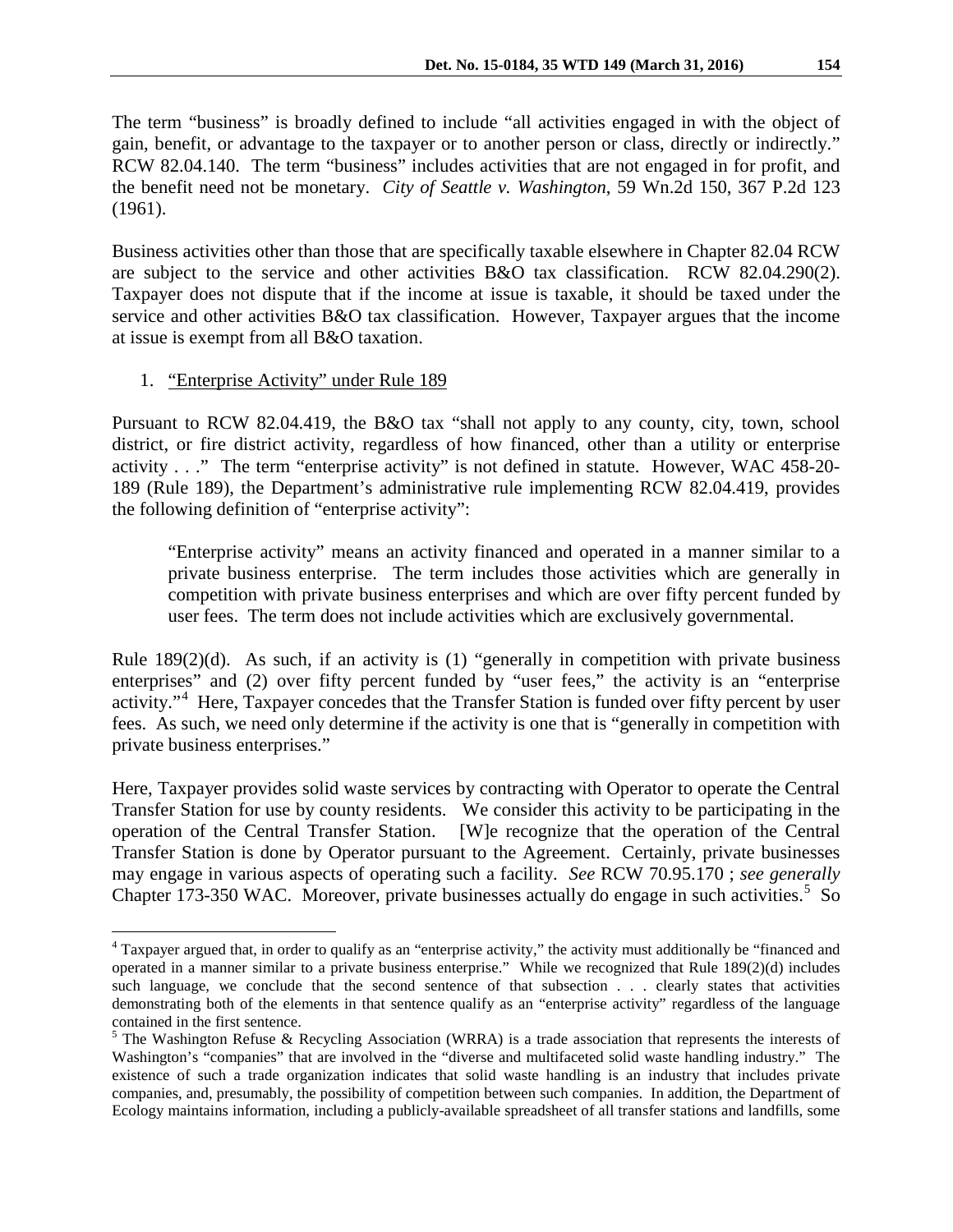long as the activity at issue is one that may be accomplished by a private entity, and private entities actually do engage in such activity, we conclude that the activity is "generally in competition with private business enterprises."

Our conclusion regarding Taxpayer's activity is consistent with WAC 458-20-250(8), which states that "[s]olid waste collection is an 'enterprise activity,' when funded over fifty percent by user fees. Amounts derived from this activity by a local governmental entity are subject to service and other activities B&O tax." (Emphasis added). Similarly, Taxpaver, a **service and other activities B&O tax."** (Emphasis added). governmental entity, derives income – the tip fees – from the collection of solid waste at the Central Transfer Station. As such, we conclude that Taxpayer's income from the Central Transfer Station qualifies as an "enterprise activity," and is, therefore, generally subject to the B&O tax.

Taxpayer makes much of the fact that it does not meet the requirements of a "solid waste collection business" under RCW 82.18.010. Apparently, Taxpayer's position is that if it does not meet the requirements of such a business, it is not engaged in any activity that might qualify as an "enterprise activity." We disagree. An enterprise activity can be any "activity" so long as it meets the two requirements we discussed earlier. We decline to make any ruling on whether Taxpayer is a "solid waste collection business" under RCW 82.18.010 because such a conclusion is not necessary here since we have already concluded that Taxpayer's activity related to the Central Transfer Station is an "enterprise activity" under RCW 82.04.419 and Rule 189.

# 2. "Exclusively Governmental" Activity under Rule 189

 $\overline{a}$ 

Under Rule 189(2)(d), even if an activity otherwise meets the requirements of an "enterprise activity," if that activity is an "exclusively governmental" activity, it is exempt from B&O taxation. Taxpayer argues that the income from the tip fees collected from the Transfer Station are the result of "exclusively governmental" activity for two reasons. First, Taxpayer argues that it is mandated under RCW 70.95.080 to develop and administer a solid waste management plan. Taxpayer maintains that the development and administration of such a plan is an "exclusively governmental" activity, and, therefore, not subject to B&O tax. Taxpayer's argument follows that because the operation of the Transfer Station is part of the solid waste management plan, the income from the Transfer Station must also not be subject to B&O tax.

While RCW 70.95.080(1) requires each county to "prepare a coordinated, comprehensive solid waste management plan," that statute does not require Taxpayer to include the specific activity of operating a transfer station in such a plan. From our reading of RCW 70.95.080, political subdivisions of Washington have wide latitude to develop specific aspects of a plan, so long as certain issues are addressed in that plan. Further, defining the activity at issue here as developing a solid waste management plan is too broad. The actual activity at issue is participating in the operation of the Transfer Station for the purpose of collecting tip fees, which we have already concluded is an activity generally in competition with private business enterprises, and not exclusively governmental in nature. *See* Det. No. 98-208, 19 WTD 332 (2000) (holding that a political subdivision of Washington could not rely on its obligation under the Growth

of which appear to be privately owned or operated. Found at [http://www.ecy.wa.gov/programs/swfa/facilities/,](http://www.ecy.wa.gov/programs/swfa/facilities/) last visited on June 4, 2015.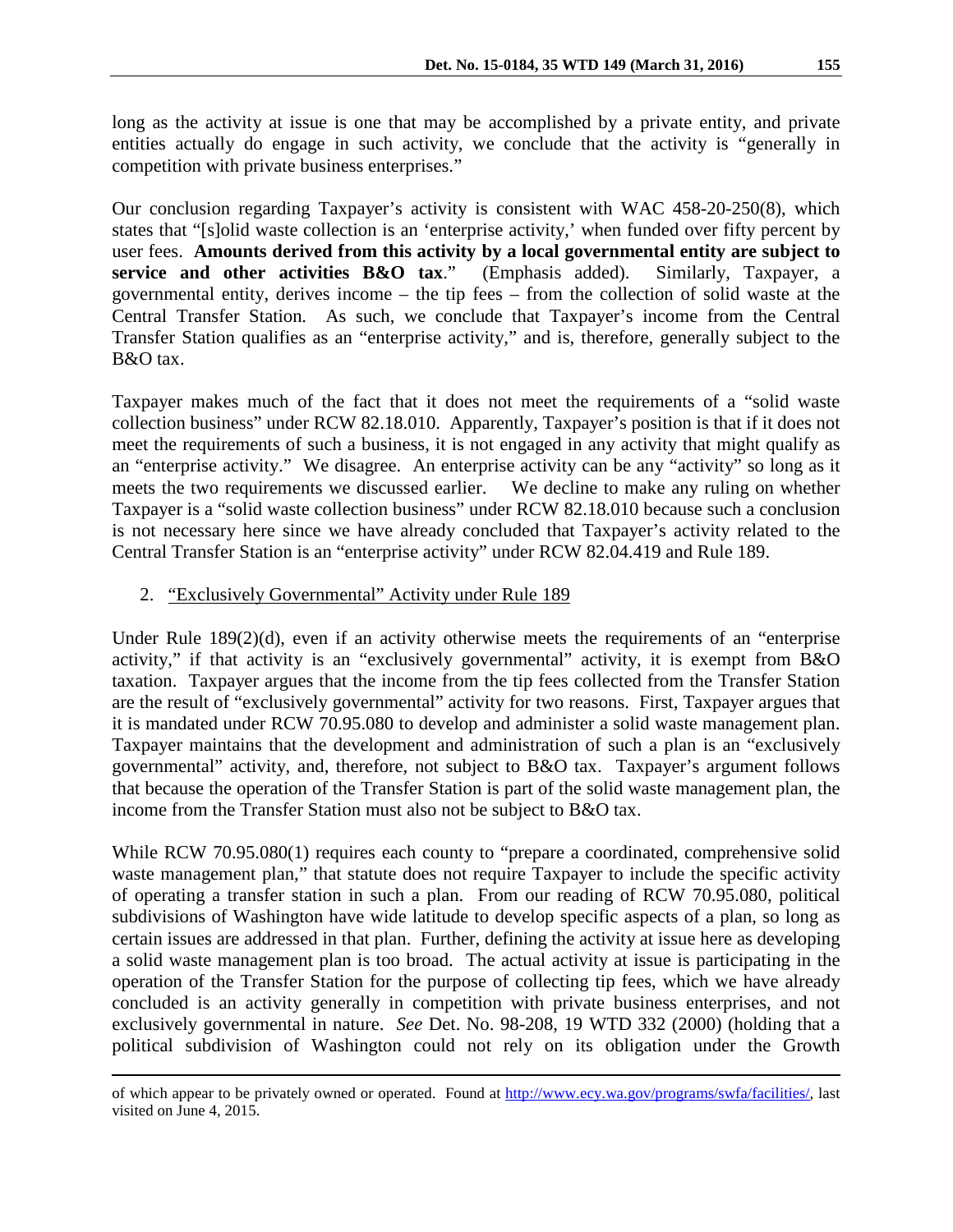Management Act, Chapter 36.70A RCW, to do "comprehensive planning" for adequate public facilities for storm and sanitary sewer systems to show that user fees it collected for sewerage collection were the result of an "exclusively governmental" activity).

Second, Taxpayer argues that because the tip fees collected from the Central Transfer Station and remitted to Taxpayer are used to pay "the necessary governmental expenditures of salaries and Plan administrative and operating expenses," Taxpayer's income from the Central Transfer Station activity should be considered "exclusively governmental," and, therefore, exempt from B&O tax. Again, we disagree. Rule 189(2)(d) clearly states that enterprise activity "does not include **activities** which are exclusively governmental." (Emphasis added.) Thus, designating something as an enterprise activity does not depend on how the income from that activity is spent, but on the nature of the activity generating the income. Here, the activity generating the income is, again, the operation of the Central Transfer Station. The fact that Taxpayer chooses to use the income from the tip fees to pay administrative and operating expenses that may be exclusively governmental does not change the nature of the activity itself from an enterprise activity. As such, we conclude that Taxpayer has failed to prove that the income from the collection of tip fees at the Central Transfer Station is the result of an "exclusively governmental" activity.

3. Rule 111

WAC 458-20-111 (Rule 111) recognizes that a business can receive certain "advances" or "reimbursements" solely in the business's capacity as an agent for the business's customer or client. Specifically, Rule 111 states that qualifying advances and reimbursements are not attributed to the business activities of the taxpayer and may be excluded from the measure of the tax when the taxpayer's customer or client alone "is liable for the payment of the fees or costs" and "when the taxpayer making the payment has no personal liability therefor, either primarily or secondarily, other than as agent for the customer or client." *See Washington Imaging Services, LLC v. Dep't of Revenue*, 171 Wn.2d 548, 561-62, 252 P.3d 885 (2011); *Rho Co. v. Dep't of Revenue,* 113 Wn.2d 561, 782 P.2d 986 (1989); *City of Tacoma v. Wm. Rogers Co.*, 148 Wn.2d 169, 60 P.3d 79 (2002) ("in a traditional 'pass through' scenario, the client has sole liability for an expense paid on its behalf and is responsible for advancing the cost to the taxpayer or reimbursing the taxpayer").

We note that Taxpayer has the burden of establishing its entitlement to any deduction or exemption from tax liability. *See Budget Rent-A-Car, Inc. v. Dep't of Revenue,* 81 Wn.2d 171, 174-75, 500 P.2d 764 (1972) ("Exemptions to the tax law must be narrowly construed. Taxation is the rule and exemption is the exception. Anyone claiming a benefit or deduction from a taxable category has the burden of showing that he qualifies for it"); *see also Lacey Nursing v. Dep't of Revenue,* 128 Wn.2d 40, 905 P.2d 338 (1995); *Port of Seattle v. State,* 101 Wn. App. 106, 1 P.3d 607 (2000); Det. No. 13-0279, 33 WTD 75 (2014). Thus, in order for a taxpayer to be entitled to exclude its payroll expenses from its gross income under Rule 111, that taxpayer has the burden of proving that it is not personally liable for the expenses at issue.

Here, Taxpayer argues that funds it pays to a third party to export waste from the Transfer Station are "advances" that satisfy the requirements of Rule 111, and, thus, should be excluded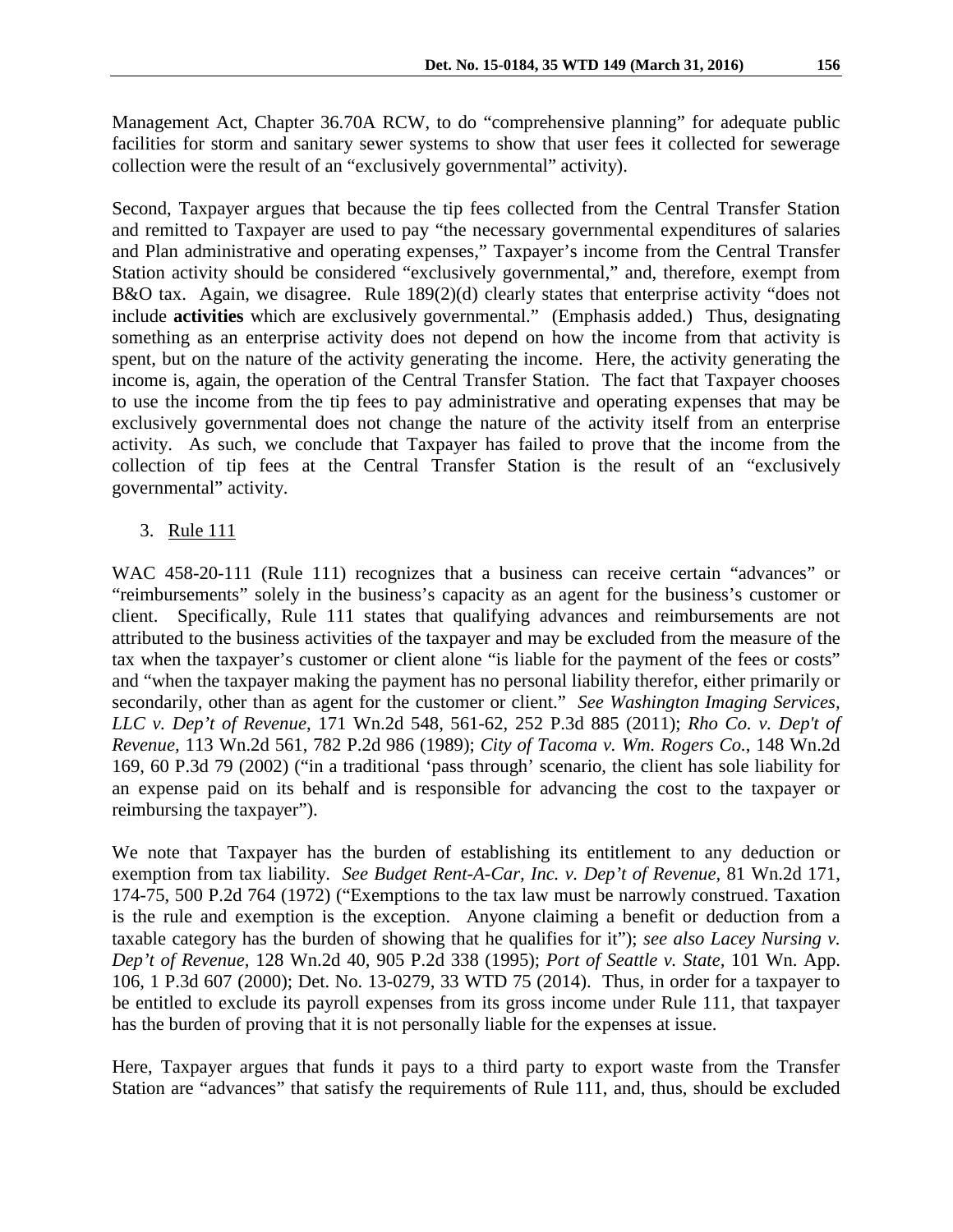from the measure of tax. As discussed earlier, Operator collects tip fees from individuals at the Central Transfer Station as an agent for the Taxpayer when such individuals deposit waste. Operator then remits to Taxpayer the tip fees less Operator's contractual fees for operating the Central Transfer Station. Taxpayer then remits payment to Exporter to pay for the expense of hauling away the waste from the Central Transfer Station.

In order to prevail on this argument, Taxpayer must prove that the obligation to pay Exporter belonged to Taxpayer's client or customer and Taxpayer had no liability to make such payments except as the client's agent. At the hearing, Taxpayer asserted that it remitted such payments as an agent for Operator, or alternatively, as an agent of the individuals depositing waste at the Central Transfer Station. However, the evidence shows that, according to the Export Contract, Taxpayer is responsible to pay Exporter a service fee for "[a]cceptance, storage, handling, unloading, [t]ransportation and [d]isposal of" the waste collected at the Central Transfer Station. There is no mention of any other party having any liability to pay Exporter for its services. Instead, the plain language of the Export Contract places the liability squarely on Taxpayer. As such, we conclude that Taxpayer was primarily liable for the payments to Exporter, and, therefore, may not exclude such payments from its gross income under Rule 111.

### 4. Reliance on 1996 Audit Findings

RCW 82.32A.020(2) provides that taxpayers have the "right to rely on specific, official written advice and written tax reporting instructions from the department of revenue to that taxpayer, and to have interest, penalties, and in some instances, tax deficiency assessments waived where the taxpayer has so relied to their proven detriment."

Using this statutory language as its basis, Taxpayer claims it relied on the findings of a previous audit issued in 1996 to Taxpayer. Specifically, Taxpayer points out that in that previous audit, the Department assessed service and other activities B&O tax on Taxpayer's income from tip fees paid at all transfer stations up through 1994, but did not assess such tax on income from any tip fees during 1995. The significance of this time period is that in April 1994, Taxpayer signed its original contract with Operator, which took over operations at the transfer stations later that year as a result of that original contract. Taxpayer claims this shows that the previous auditor knew all transfer station operations had been transferred to Operator in 1994 and did not assess B&O tax against Taxpayer in 1995 for that reason. Taxpayer acknowledges that the previous auditor did not explain in writing why he did not assess B&O tax on the tip fees in 1995, but argues, nevertheless, that it relied on that B&O tax treatment in relation to the tip fees since that time.

We conclude that despite Taxpayer's argument, the absence of an explanation in the previous audit findings does not constitute "specific, official written advice and written tax reporting instructions." In other words, silence on an issue in a writing from the Department cannot serve as a basis for a taxpayer's reliance under RCW 82.32A.020(2). *See* Det. No. 99-283, 20 WTD 25 (2001) (holding that a Special Notice that was silent on an issue did amount to an admission, statement or act that could give rise to a taxpayer's right to claim equitable estoppel). Here, there is simply nothing "written" on this issue in the previous audit findings, and, therefore, there is nothing specific on which Taxpayer may properly rely.